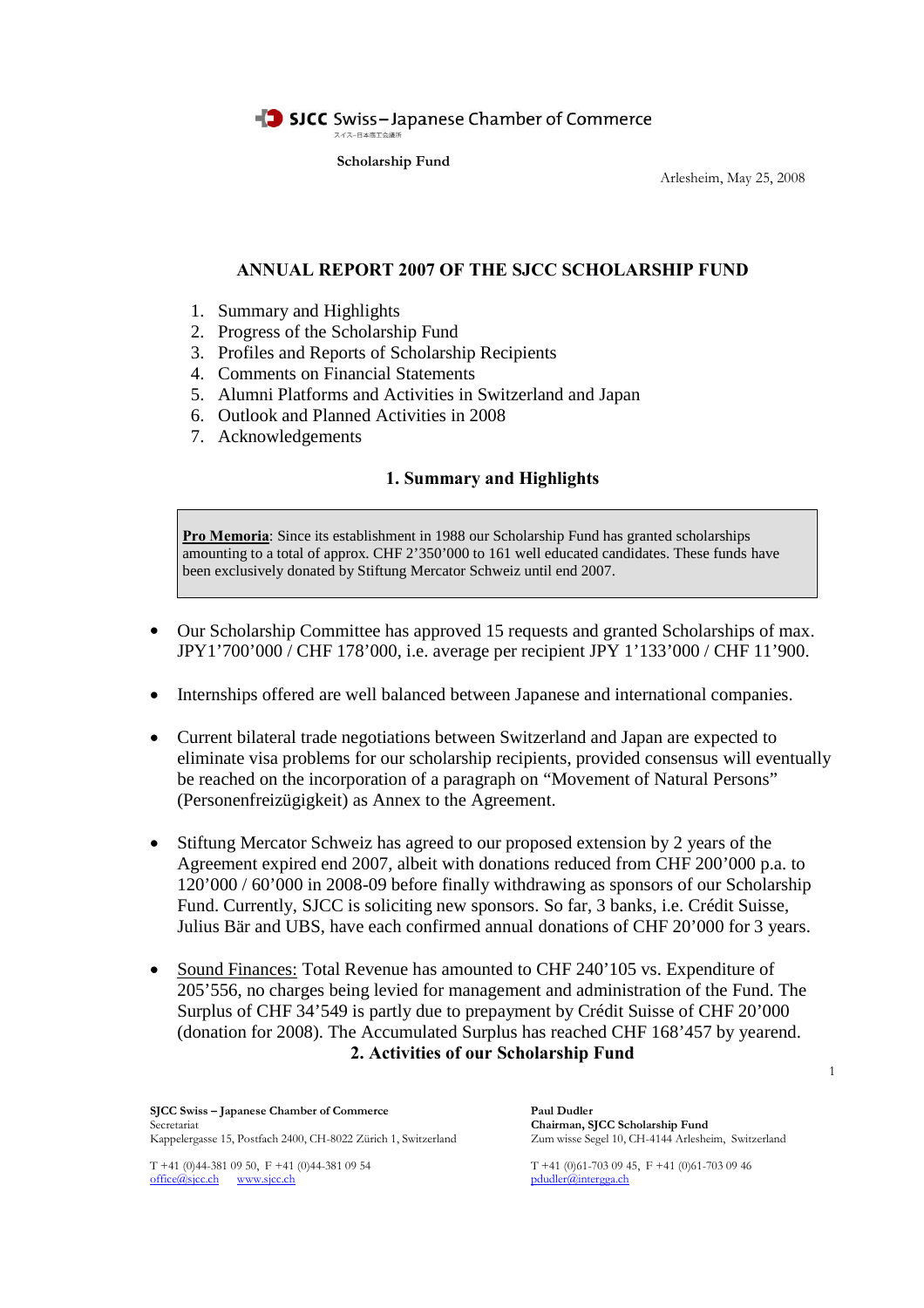SICC Swiss-Japanese Chamber of Commerce スイスー日本商工会議所

**Scholarship Fund**

Arlesheim, May 25, 2008

**Pro Memoria**: In 1988 our Scholarship Fund has introduced an educational program focusing on encouraging and supporting young, well educated residents of Switzerland in their efforts to acquire a thorough knowledge of Japan, its language and culture as well as its social, political and business practices. Our concept is largely but not exclusively oriented towards the needs of business. It requires from scholarship recipients a Japan training commitment for at least one year comprising intensive study of Japanese and practical work experience as interns with a local or international company.

During 2007 our Fund has extended scholarships to 15 candidates that have met our selection criteria and have committed themselves for at least one year of training in Japan, i.e. 3-6 months intensive Japanese study and 6-9 months as intern in a Japanese or International Company. The profiles of these scholarship recipients are summarized under para. 3. All of them have been personally interviewed and also benefit from continued non-financial guidance and support, e.g. on finding accommodation, opening a bank account, selecting a language school and searching for an appropriate internship (still difficult as concept of internships alien to many Japanese companies).

| <b>International Companies</b> | Japanese Companies                            |
|--------------------------------|-----------------------------------------------|
| - A. Lange & Söhne             | - Fujitsu                                     |
| - BMW Motorrad                 | - Hitachi                                     |
| - Hiestand                     | - Jtekt (ex Koyo Seiko)                       |
| - Hilti                        | - Mitsubishi Electric                         |
| - Mettler-Toledo               | - Mitutoyo                                    |
| - Novartis                     | $-NEC$                                        |
| - Syngenta                     | - Nissan                                      |
| - UBS                          | - Riken Genomic Sciences Center               |
| - Zurich Insurance             | - Toshiba                                     |
| - TüV Rheinland Group          | - STS Forum (Science & Technology in Society) |
| - Genedata                     | - Sumitomo Metal Industries                   |
| - DKSH                         |                                               |

Companies which have offered internships more recently include:

A typical individual budget for the Japan Year amounts to CHF 27'000-30'000. Apart from the SJCC scholarship varying mostly from CHF  $10'000 - 15'000$ , income from the internship of CHF 6'000 – 12'000 is another major source of income. The balance is then covered by personal contributions from scholarship recipients of CHF3'000 – 7'000 depending on their financial situation. In accordance with our Internal Regulations the ceiling for a scholarship is set at max. CHF 20'000 per recipient.

**SJCC Swiss – Japanese Chamber of Commerce Paul Dudler** Secretariat<br> **Chairman, SJCC Scholarship Fund**<br>
Kappelergasse 15, Postfach 2400, CH-8022 Zürich 1, Switzerland Zum wisse Segel 10, CH-4144 Arlesheim, Switzerland Kappelergasse 15, Postfach 2400, CH-8022 Zürich 1, Switzerland

T +41 (0)44-381 09 50, F +41 (0)44-381 09 54<br>
office@sjcc.ch<br>
musicc.ch<br>
musicc.ch<br>
musicc.ch<br>
T +41 (0)61-703 09 45, F +41 (0)61-703 09 46 office@sjcc.ch www.sjcc.ch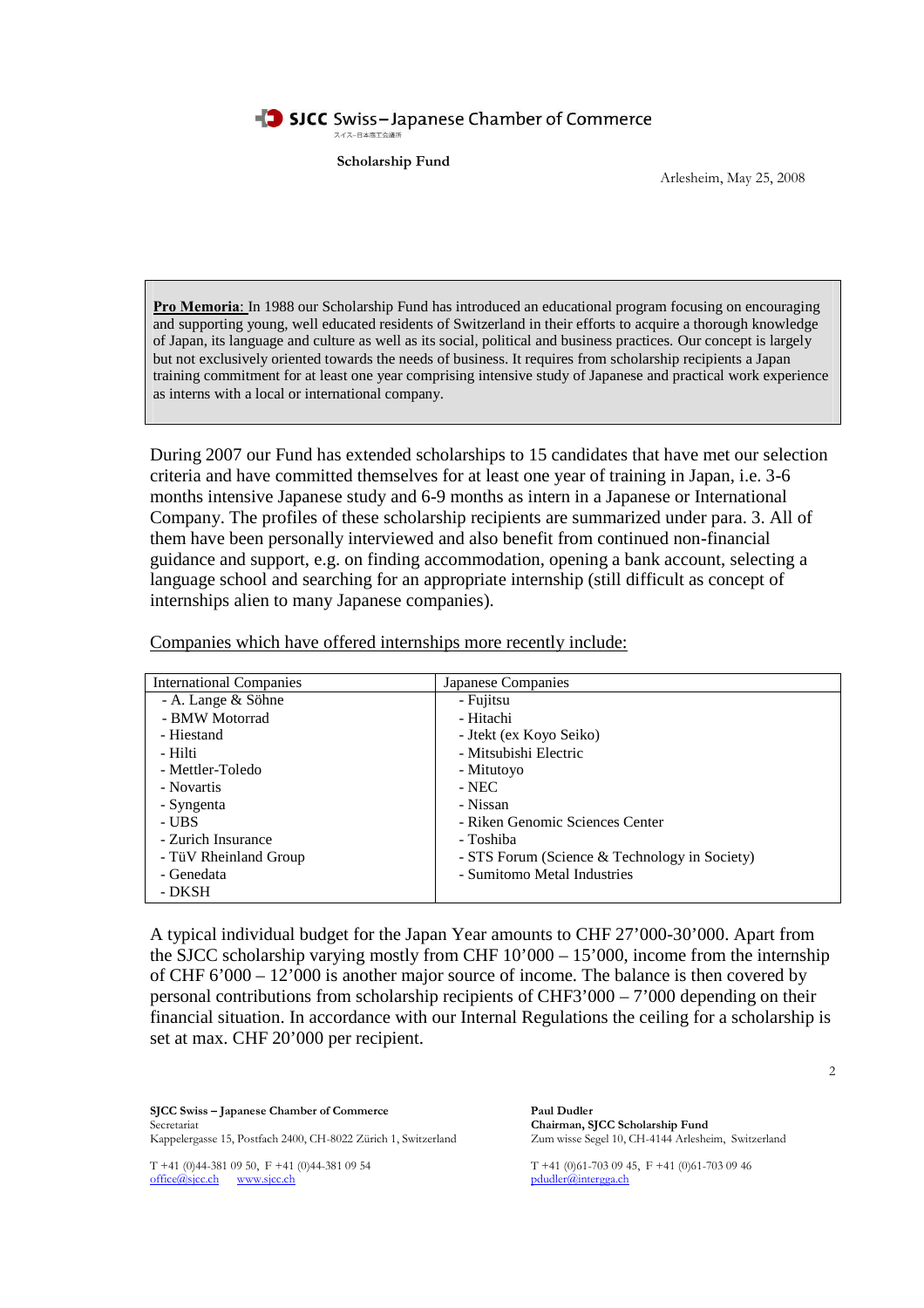

Arlesheim, May 25, 2008

Uncertainties about the future financing of the Scholarship Fund and, of course, our strict policy of limiting scholarships to available funds, have lead us to be more restrictive without however reducing the number of scholarship recipients (15). Thus, average per capita grants were reduced by CHF 800 (from JPY 1'213'000 in 2006 to 1'133'000).

Meanwhile, Stiftung Mercator Schweiz has agreed to extend the Agreement expired end 2007 for a another 2 years, albeit with reduced contributions of CHF 120'000 in 2008 and CHF 60'000 in 2009 (from CHF 200'000 p.a. before). Hence, our search for new sponsors without whom we shall not be able to maintain our unique educational program at the present level.

Responding to our initial campaign to solicit donations from large Swiss companies active in Asia and Japan, only Crédit Suisse, Bank Julius Bär and UBS have as yet promised their support to the tune of CHF 20'000 p.a. for the years 2008-10. Incidentally, also our Chamber will henceforth contribute CHF 20'000 annually.

Our Scholarship Fund and Alumni Organization have meanwhile agreed to cooperate with Zurich University and Stiftung Mercator Schweiz to help realize a modern Center of Japan Studies (with possible extension to the whole East Asian region).

# **3. Profiles and Reports of Scholarship Recipients**

#### **Pro Memoria: Typical Profile of a Scholarship Recipient**

- Female or male graduate from university or qualified professional with apprenticeship
- Age less than 35 years, resident of Switzerland
- Has already acquired good basic knowledge of spoken and written Japanese
- Highly motivated and committed to a "Japan Year" consisting of intensive language training and internship in a Japanese or international company
- Well balanced and positive personality with clear goals
- Displays an entrepreneurial spirit and risk tolerance

The subsequent list of the 15 scholarship recipients in 2007 reflects typical profiles of candidates, the majority just graduating from university with a bachelor or master degree (occasionally with a PhD), but also young professionals e.g. with an apprenticeship or alternative education:

**SJCC Swiss – Japanese Chamber of Commerce Paul Dudler** Secretariat<br> **Chairman, SJCC Scholarship Fund**<br>
Kappelergasse 15, Postfach 2400, CH-8022 Zürich 1, Switzerland Zum wisse Segel 10, CH-4144 Arlesheim, Switzerland Kappelergasse 15, Postfach 2400, CH-8022 Zürich 1, Switzerland

office@sjcc.ch www.sjcc.ch pdudler@intergga.ch

T +41 (0)44-381 09 50, F +41 (0)44-381 09 54 T +41 (0)61-703 09 45, F +41 (0)61-703 09 46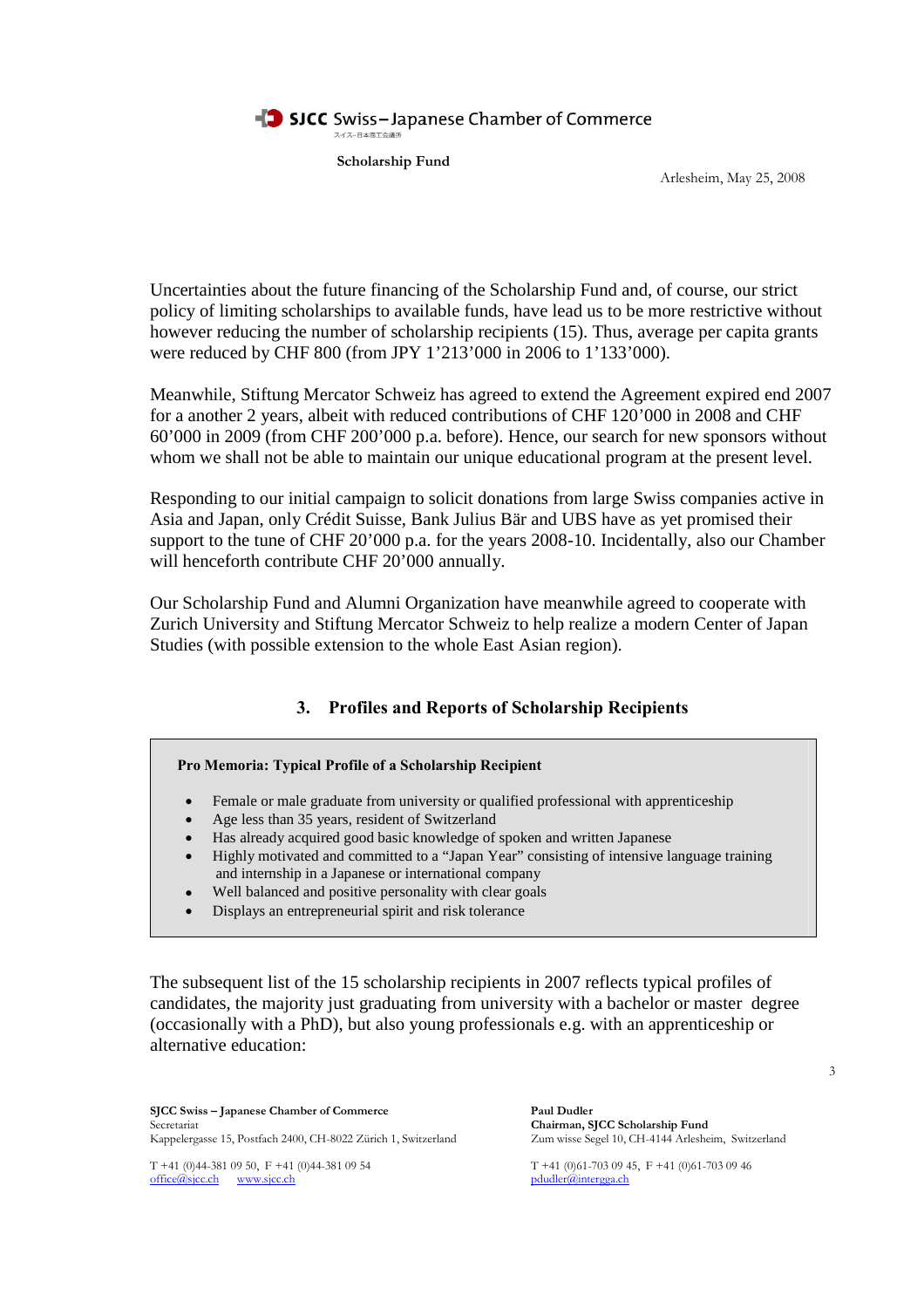#### SICC Swiss-Japanese Chamber of Commerce スイスー日本商工会議所

**Scholarship Fund**

Arlesheim, May 25, 2008

| <b>SJCC Scholarship Recipients 2007</b> |  |  |
|-----------------------------------------|--|--|
|                                         |  |  |
|                                         |  |  |
|                                         |  |  |
|                                         |  |  |

The prime motivations of most applicants have been fascination with and respect of Japan's culture and technological prowess, a strong will to prove their capability to succeed in an alien environment and to overcome actual or perceived barriers as well as to gaining practical experience and more global perspectives – all supporting their ultimate purpose of establishing solid stepping stones for building a professional career in future.

More than ever I am convinced of the absolute need for the Swiss Industry to send well prepared professionals for assignments in Japan who must be able to build bridges between our two cultures. Not surprisingly, Prof. Norbert Thom, Director of the Institute for Organisation and Personnel of the Bern University wrote in the "SonntagsZeitung" of April 27, 2008: ". . . Es gibt Beispiele etwa aus der deutschen Automobil-Industrie, da wurden erstklassige technische Spezialisten in neue Märkte entsandt, die nicht einmal 10 Worte der Höflichkeit in dieser Sprache kannten, keine Ahnung von der Geschichte und Kultur des Landes hatten. So etwas kann nur in Desaster enden . . ."

Japanese language proficiency as well as practical experience and familiarity with Japanese work practices of our scholarship recipients will eventually serve their future employers well – so will their less tangible traits such as curiosity, perseverance, risk tolerance and drive to succeed. In more general terms therefore, our scholarship program can be expected to make a lasting contribution towards further development of bilateral trade relations between Switzerland and Japan.

During the last 7 years only 2 scholarship recipients out of 101 have prematurely terminated their Japan Year. Reports submitted by our scholarship recipients are overwhelmingly positive notwithstanding, of course, some critical observations (visit our website www.sjcc.ch, click "Scholarship Fund" for selected full reports). They are a valuable source of information for newcomers to Japan!

**SJCC Swiss – Japanese Chamber of Commerce Paul Dudler** Secretariat<br> **Chairman, SJCC Scholarship Fund**<br>
Kappelergasse 15, Postfach 2400, CH-8022 Zürich 1, Switzerland Zum wisse Segel 10, CH-4144 Arlesheim, Switzerland Kappelergasse 15, Postfach 2400, CH-8022 Zürich 1, Switzerland

office@sjcc.ch www.sjcc.ch pdudler@intergga.ch

T +41 (0)44-381 09 50, F +41 (0)44-381 09 54 T +41 (0)61-703 09 45, F +41 (0)61-703 09 46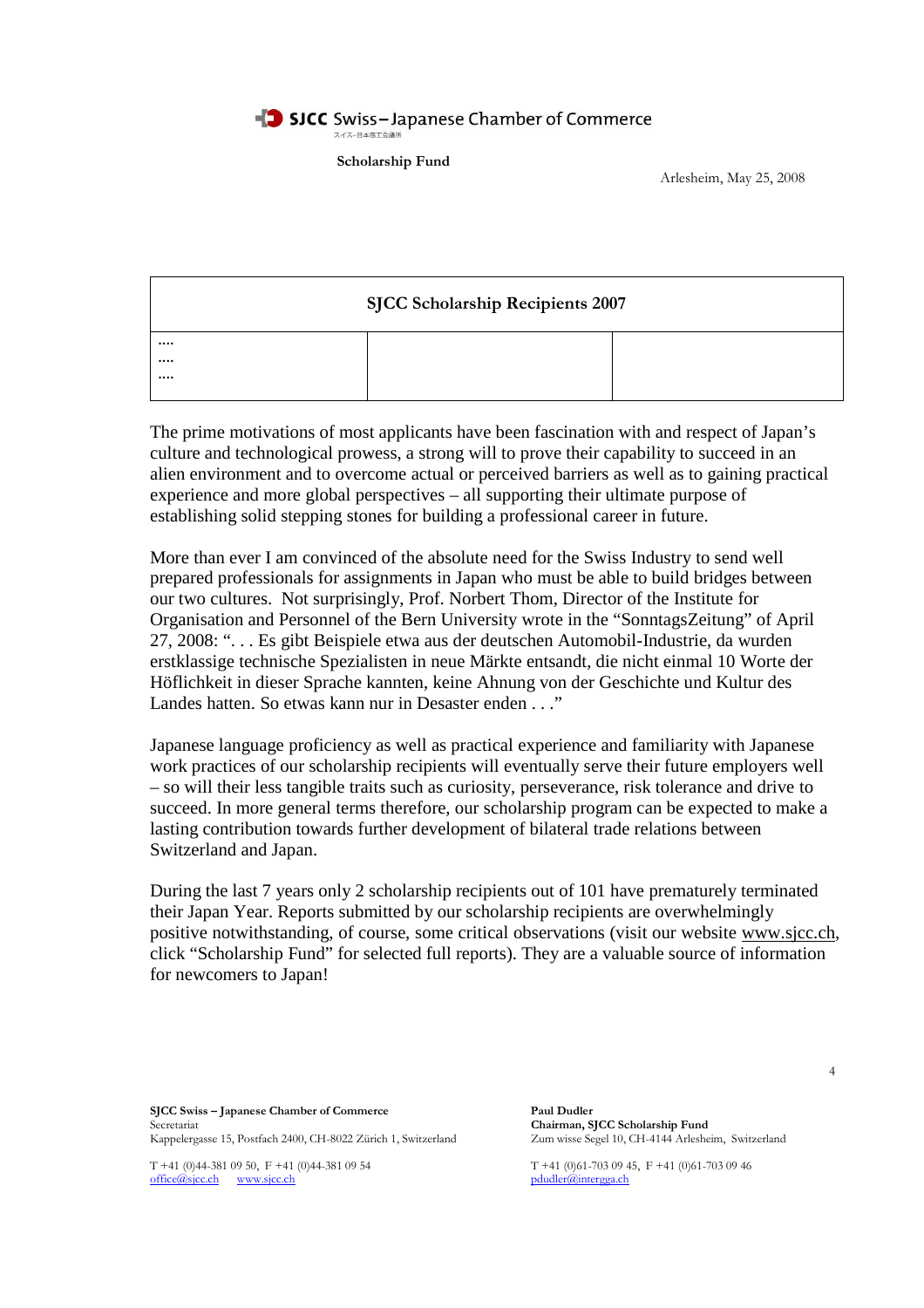#### SJCC Swiss-Japanese Chamber of Commerce スイスー日本商工会議所

**Scholarship Fund**

Arlesheim, May 25, 2008

Quotes from scholarship recipients in their most recent reports on their Japan Year re-enforce the above statements:

- "Speaking Japanese is more than uttering words. It's establishing a relationship!" (Boris Danev)
- "My contacts in Japan will be, besides the many memories and the Japanese language skills, among the most valuable things I could get during my stay in Tokyo." (Michael Greeff)
- "Switzerland is very pleasant and interesting. However, I saw a big challenge in discovering and trying to understand a new, unknown foreign culture. Going abroad and putting into reality what sometimes sounds like a dream is not that easy and requires a sound motivation" (Dominique Ursprung).
- "Führungskräfte ausländischer Firmen in Japan müssen heute hohen Ansprüchen genügen. Sie sollten den japanischen Markt gut kennen und über ein Netzwerk verfügen, aber gleichzeitig auf internationalem Niveau mit dem Mutterhaus kommunizieren können, da die Filialen im Zuge globaler Strategien zunehmend in einen internationalen Verbund integriert werden. Dieses hohe Anforderungsprofil führt zu einer sehr kleinen Anzahl von von Kandidaten." (Simon Kneubühl in der März 2008 Ausgabe von "Japan Markt").
- "Business is all about personal relationships and gaining respect." (Gregory Glanzmann)

# **4. Comments on Financial Statements**

Copies of the Financial Statements per 31.12.07 certified by Deloitte AG are being sent separately to our sponsors.

5.1. Statement of Revenue & Expenditure

Total Revenue has amounted to CHF 240'105; major items comprise:

- 200'000: Januar / June donations by Stiftung Mercator Schweiz
- 20'000: Donation by SJCC
- 20'000: Prepayment of the 2008 Donation by Crédit Suisse

Total Expenditure, exclusively covering payments to scholarship recipients, has

**SJCC Swiss – Japanese Chamber of Commerce Paul Dudler** Secretariat<br> **Chairman, SJCC Scholarship Fund**<br>
Kappelergasse 15, Postfach 2400, CH-8022 Zürich 1, Switzerland Zum wisse Segel 10, CH-4144 Arlesheim, Switzerland Kappelergasse 15, Postfach 2400, CH-8022 Zürich 1, Switzerland

office@sjcc.ch www.sjcc.ch pdudler@intergga.ch

T +41 (0)44-381 09 50, F +41 (0)44-381 09 54 T +41 (0)61-703 09 45, F +41 (0)61-703 09 46

5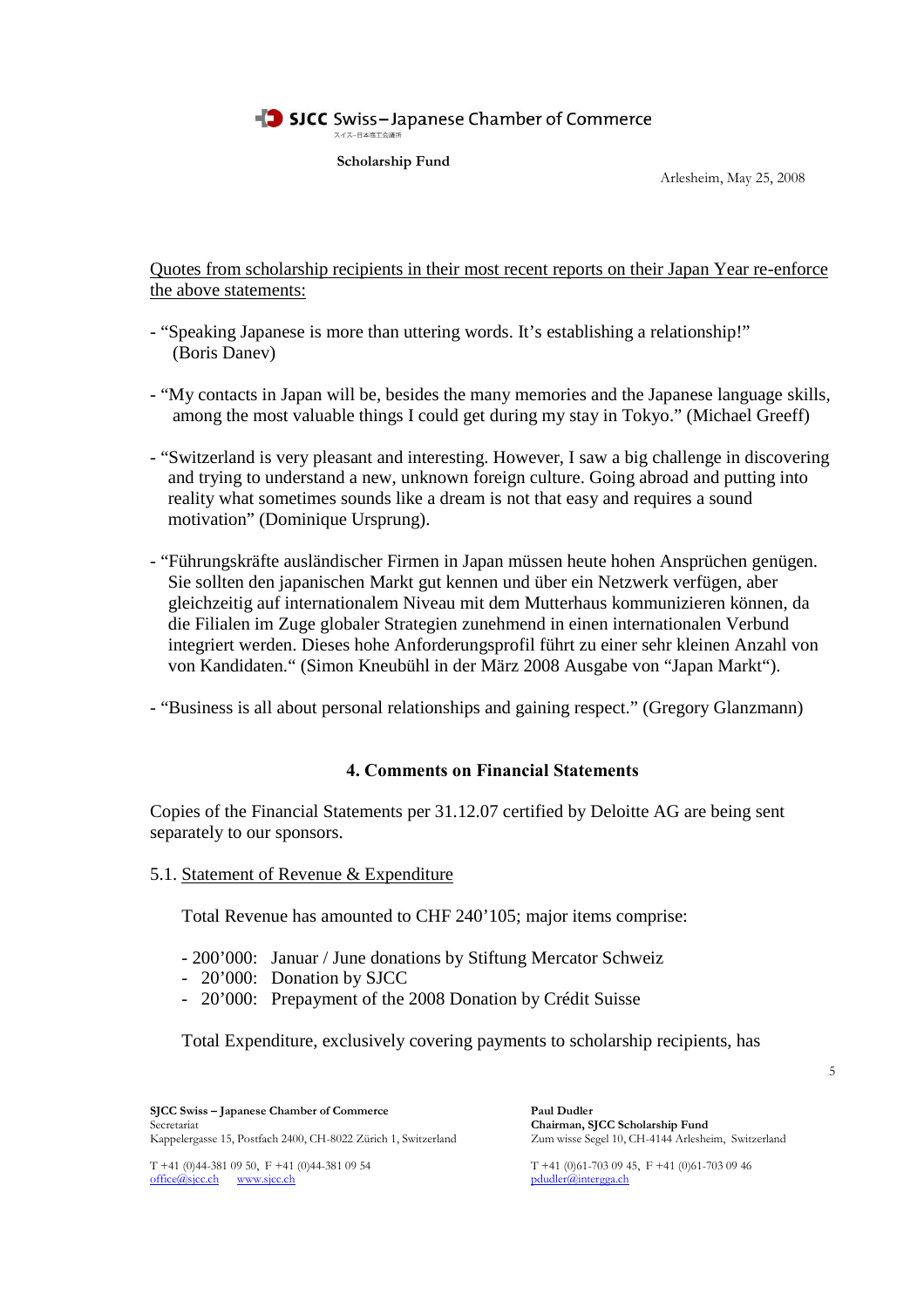

Arlesheim, May 25, 2008

reached CHF 205'556. This is well in excess of CHF 178'000 in scholarships granted in 2007 and is due to the time lags between approval and actual payments. It also reflects some restraint on our part due to the expected reductions in total donations and eventual withdrawal by Stiftung Mercator Schweiz (for details see para 3).

## 5.2. Balance Sheet

Our Balance Sheet shows a surplus of CHF 34'549 for the year (including the afore mentioned prepayment) whereas the accumulated assets at the end of 2007 have increased to CHF 168'457.

Our finances are thus sound.

As of yearend, contingent liabilities in 2008, i.e committed but not yet paid scholarships, amounted to approx. CHF 116'000. The respective ceiling for payments of scholarships in 2008 is set around CHF 180'000. Yet, in order to be able to maintain levels as in the past years, i.e. approx. CHF 200'000 p.a. in the years beyond 2009, we need additional sources of donations. Hence, our appeal to companies and/or foundations to consider sponsorships! As already mentioned, all money donated goes to scholarship recipients exclusively.

# **5. Alumni Platform and Activities in Switzerland and Japan**

|                                                                                                                                                                                                                                                                                                                                                                                                                       | Pro Memoria: The Alumni Association - Building Social and Business Networks |
|-----------------------------------------------------------------------------------------------------------------------------------------------------------------------------------------------------------------------------------------------------------------------------------------------------------------------------------------------------------------------------------------------------------------------|-----------------------------------------------------------------------------|
| Assisting newly arrived SJCC scholarship recipients in Japan<br>$\bullet$<br>Platform of former scholarship recipients for sharing experiences and further developing<br>$\bullet$<br>knowledge about Japan<br>Contributing to SJCC activities and benefiting from its network<br>$\bullet$<br>Promoting friendship and kinship among members through educational and social events in both<br>$\bullet$<br>countries |                                                                             |
| Contact in Switzerland:                                                                                                                                                                                                                                                                                                                                                                                               | Alex Renggli, President (alexrenggli@hispeed.ch)                            |
| Contact in Japan:                                                                                                                                                                                                                                                                                                                                                                                                     | Dr. Felix Moesner (felix.moesner@eda.admin.ch)                              |

Our scholarship recipients and Alumni have been requested to respond to a detailed METI questionnaire – in my opinion an encouraging sign that our efforts to facilitate the visa

**SJCC Swiss – Japanese Chamber of Commerce Paul Dudler** Secretariat<br> **Chairman, SJCC Scholarship Fund**<br>
Kappelergasse 15, Postfach 2400, CH-8022 Zürich 1, Switzerland Zum wisse Segel 10, CH-4144 Arlesheim, Switzerland Kappelergasse 15, Postfach 2400, CH-8022 Zürich 1, Switzerland

office@sjcc.ch www.sjcc.ch pdudler@intergga.ch

T +41 (0)44-381 09 50, F +41 (0)44-381 09 54 T +41 (0)61-703 09 45, F +41 (0)61-703 09 46